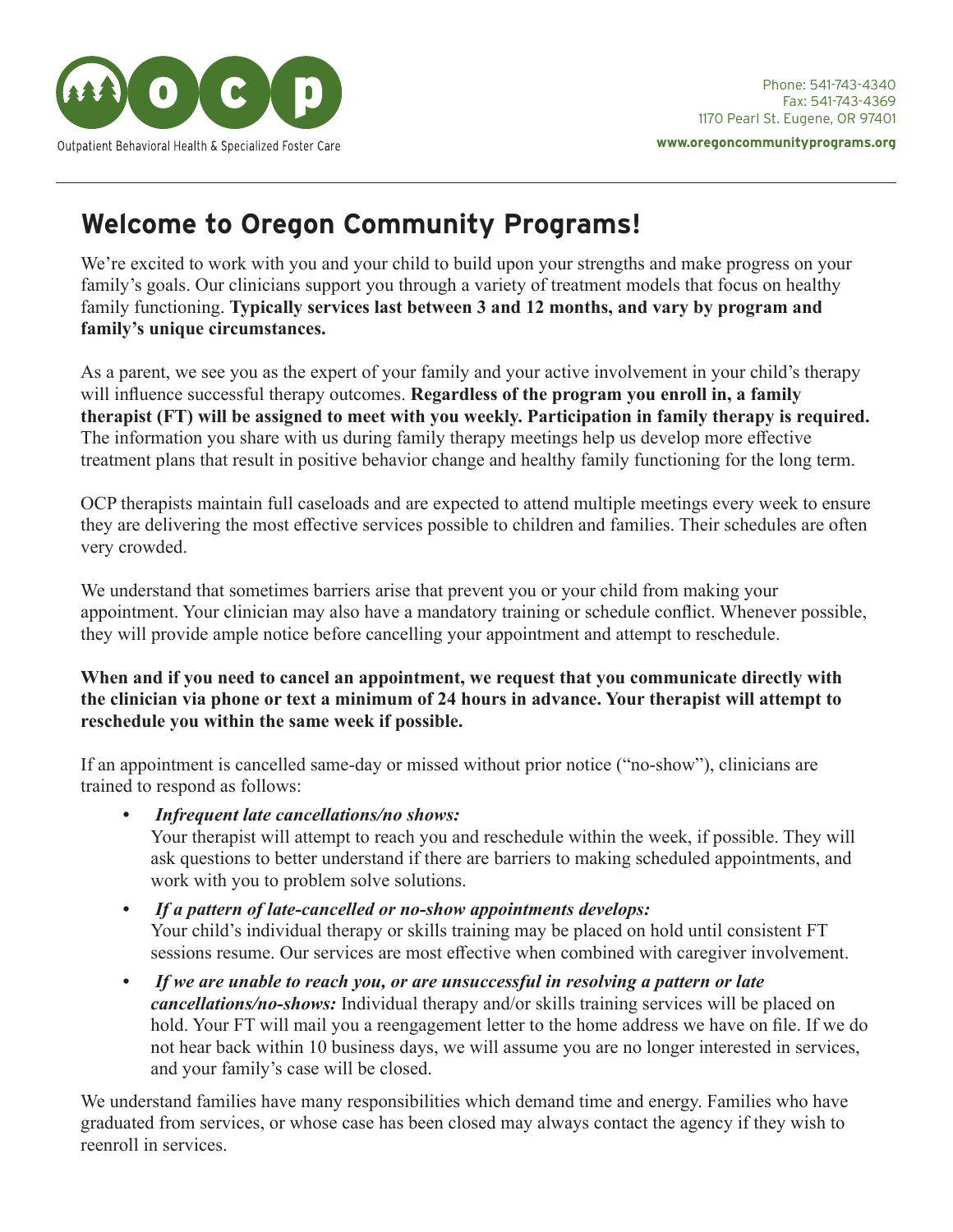

# OUR STAFF ARE HERE TO SUPPORT YOU, AND DO OUR VERY BEST TO RESPOND TO YOUR NEEDS WHEN IN CRISIS.

# IF YOU NEED SUPPORT FOR YOUR CHILD NOW:

# During business hours (Monday–Friday 9am-6pm):

1. **Text or call your family therapist (FT).** 

**Briefly describe your need and indicate if it's urgent. If you don't hear back in a reasonable time frame, your FT may be in an appointment or out of the office. Proceed to next step.**

2. **Contact OCP reception at** 541-743-4340 **and inform them your child is enrolled at OCP and you're calling for crisis-support. Our reception staff may ask questions to best connect you with the appropriate staff member.**

# OUTSIDE OF BUSINESS HOURS: (DAILY, 6PM-9AM)

**Call and leave a message about the nature of your crisis. The on-call therapist will return your call ASAP. After-hours calls are to manage specific situations and staff will provide coaching to address the current stressor, and then inform your FT to follow up with you.**

CONNECTIONS After-Hours Support Line: 541-246-2400

EARLY CHILDHOOD After-Hours Support Line: 541-393-7798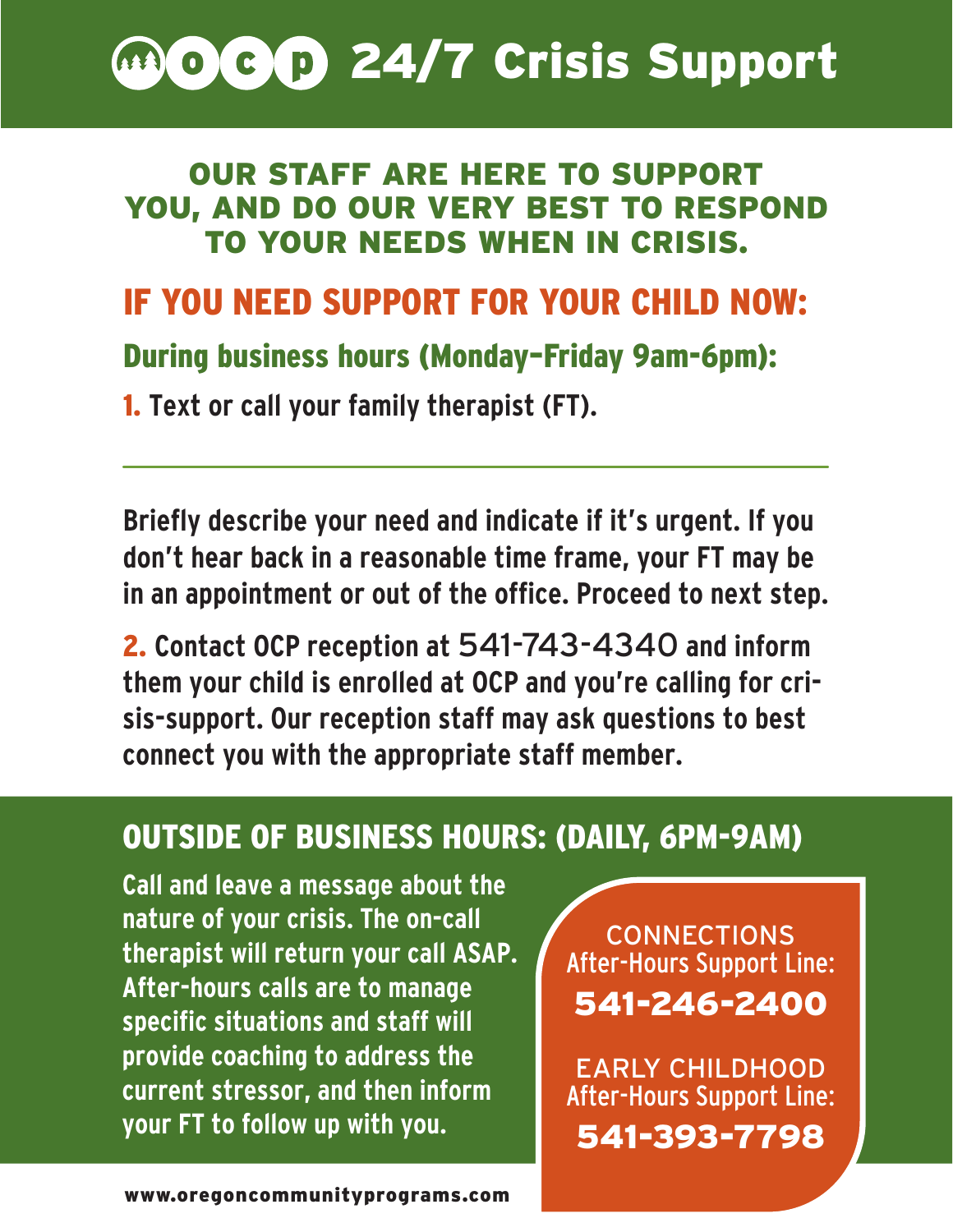# **Lane County Resource List**

#### **Crisis Services & Supports**

| Youth Crisis Response Team<br>(CRT)              | Support to help parents, foster<br>parents, and other caregivers<br>when their child is experiencing<br>a mental health crisis. 24/7/365.<br>Families are asked first<br>to contact OCP Program<br>Supervisor or<br><b>Connections after-hours</b><br>crisis line. | 1-888-989-9990                               |
|--------------------------------------------------|--------------------------------------------------------------------------------------------------------------------------------------------------------------------------------------------------------------------------------------------------------------------|----------------------------------------------|
| <b>National Suicide Prevention</b>               | 24-7, free and confidential                                                                                                                                                                                                                                        | (800) 273-8255 (toll free)                   |
| Lifeline                                         | support for people in distress,<br>prevention and crisis resources.                                                                                                                                                                                                |                                              |
| Station 7                                        | Emergency shelter, family<br>reconciliation and 24-hour crisis<br>hotline for runaway and<br>homeless youth, ages 11-17                                                                                                                                            | (541) 689-3111                               |
| <b>Trevor Life Line</b>                          | Crisis intervention and suicide<br>prevention services to LGBTQ+<br>young people under 25.                                                                                                                                                                         | Call (866) 488-7386<br>Text START to 678678. |
| <b>Sexual Assault Support Services</b><br>(SASS) | Support for survivors of sexual<br>violence and their families                                                                                                                                                                                                     | 1-844-404-7700 (toll-free)<br>541-343-7277   |
| <b>Hourglass Community Crisis</b><br>Center      | Adults in need of short-term,<br>mental health crisis assessment<br>and stabilization. 24-7                                                                                                                                                                        | (541) 505-8426                               |
| Womenspace                                       | Support for survivors of<br>intimate partner violence                                                                                                                                                                                                              | 1-800-281-2800 (toll-free)<br>541-485-6513   |
| <b>White Bird Crisis Services</b>                | 24-7 Crisis intervention,<br>referrals to local resources, and<br>after-hours point of contact for<br>local youth experiencing<br>homelessness                                                                                                                     | 1-800-422-7558 (toll free)<br>541-687-4000   |

### **Substance Use**

Emergence Addiction and Behavioral Therapies: 1461 Oak St Eugene, OR 97401 (541) 344-2237 (Eugene) - 541-687-9141 (Springfield) - 541-746-4041 Drug Court - 541-342-6987 Looking Glass Adolescent Recovery Program: 20 E 13th Ave Eugene, OR 97401 (541) 485-8448 Center for Family Development: 261 E 12<sup>th</sup> Ave., Eugene 97401 (541)-342-8437 Adolescent and Family Services (contingency management**):** 

```
CLA location- (541) 687-2667, OSLC location -541-284-7560
```
Al-Anon & Alateen: 541-741-2841